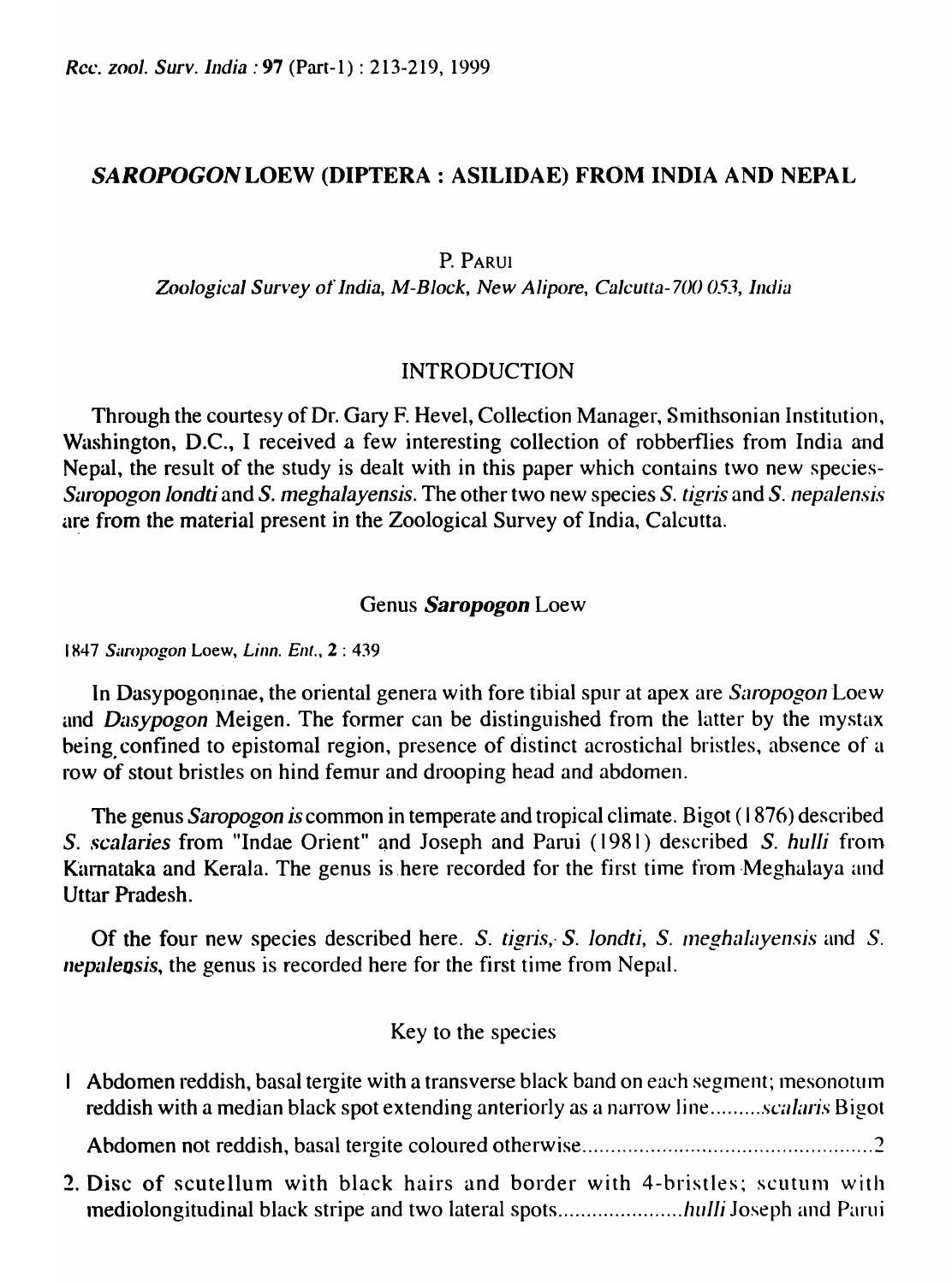| Disc of scutellum bare, its border with a pair of bristles; scutum otherwise3                                                                                              |
|----------------------------------------------------------------------------------------------------------------------------------------------------------------------------|
|                                                                                                                                                                            |
|                                                                                                                                                                            |
| 4. Mystax comprising of stout yellow bristles covering half of face; male genitalia black                                                                                  |
| Mystax comprising a single row of black bristles, male genitalia black with black                                                                                          |
| 5. Scutum with a single black patch gradually narrowing posteriorly; antenna uniformly                                                                                     |
| Scutum with a black spot lateral to humerus and a pair of curved black stripes in the<br>middle; antennal scape and pedicel yellowish-brown, first flagellomere dark-brown |

# 1 **Saropogon tigris** n. sp. (Fig. 1)

A medium-sized black species with yellow antenna, yellow and black leg, infuscated wing and black abdomen with yellow pattern.

Male Body length 11 mm., wing-length 8 mm.

*Male Head* Face densely covered with golden yellow tomentum except at base of antenna; mystax consisting of uniformly stout yellow bristles covering half the face, facial tubercle moderately developed; vertex with a row of pale yellow pile; ocellarium pale yellow, pilose; upper occiput with a row of pale yellow bristles, postocular occiput with bristles of similar colour. Antenna yellow with concolourous bristles, proportional length of segments I I :2.5. Proboscis and palpi yellow-black with yellow pile.

*Thorax* Black with humeral callus and posterior margin yellow; pronotum black with a transverse row of yellow bristles and a bunch of long, yellow pile laterally; vestiture of scutum yellow; chaetotaxy: npl 2, spal 2, pa 2; pleura with golden-yellow tomentum; supraspiracular convexity with long, yellow pile; scutellar disc bare, border with a pair of yellow bristles.

Legs All yellow and black; femora yellow with a dorsal black stripe, stripe extending more extensive in posterior two pairs, fore and mid femora with ventral long yellow pile,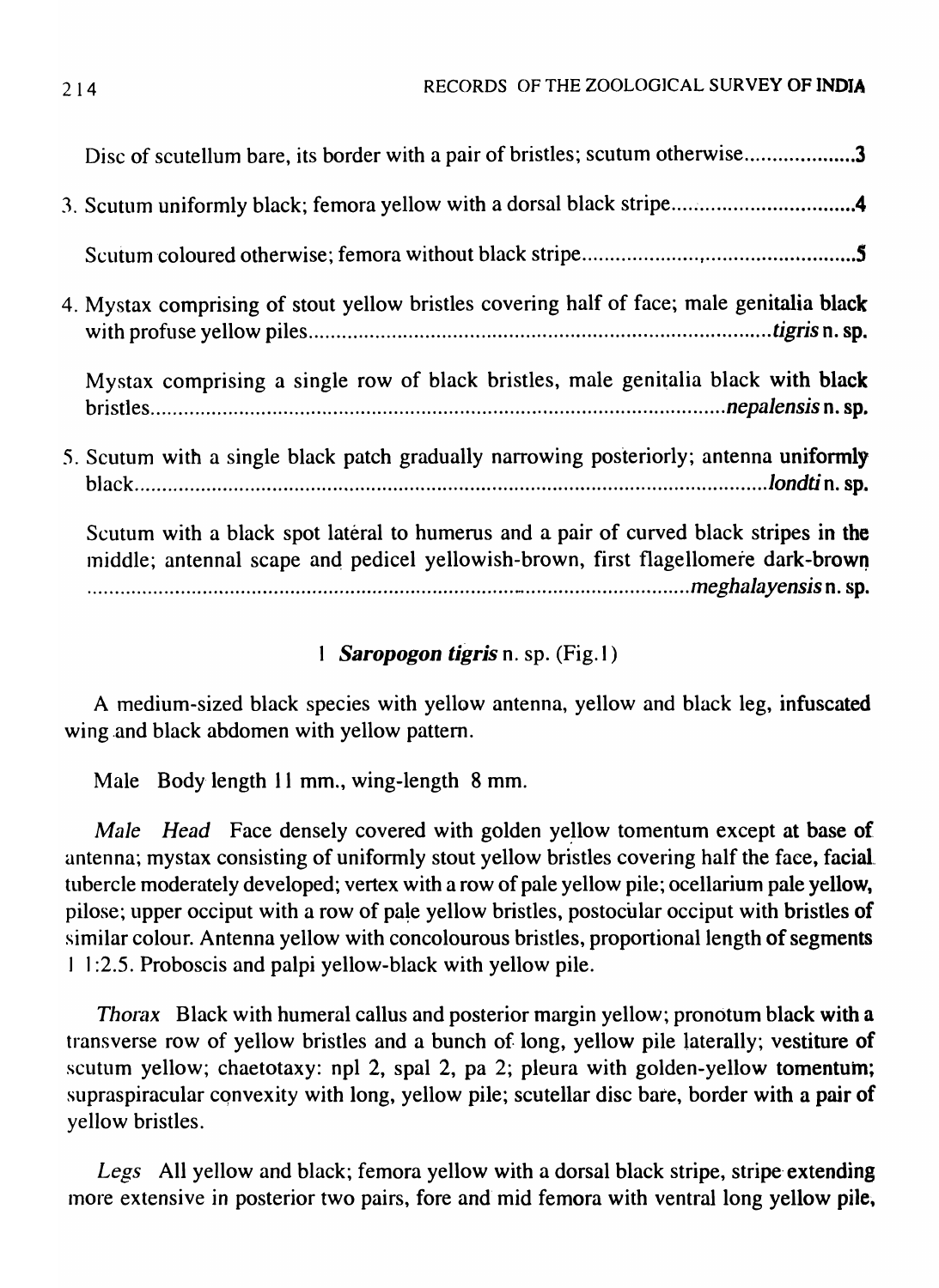absent in hind'pair, fore and hind tibiae with a black stripe, absent in mid tibia, tarsi yellow.

*Wings* Lightly infuscated, but infuscation deeper along veins, all cells open including anal cell.

*Abdomen* First segment wholly black, segments 2-4 with almost a rectangular yellow spot laterally, remaining segments with a yellow transverse stripe on posterior margin. Male genitalia (Fig. I) black with profuse yellow bristly pile.

*Material* Holotype (M), ZSI, Reg. No. 9901/H<sub>2</sub>, India Uttar Pradesh Kumaun; Bhim Tal, 1500 m., 2-10.v.1911 Coll. S. Kemp. MS name *'tigris'* attached to the specimen by Enrico Brunetti is used here in describing the species present in the National Zoological Collection housed in the Zoological Survey of India, Calcutta.

The species is close to *Saropogon nepalensis* n. sp., but differs from the latter in the colouration of mystax, humeral callus, the posterior margin of thorax and detailed structure of male genitalia.

# *2. Saropogon nepalensis* n. sp. (Fig. 2)

A medium-sized black species with yellow and black leg and pale yellow wing. Male Body-length 10 mm, wing-length 7 mm.

*Male* Head in dorsal view broader than thorax; face densely covered with shiny white tomentum except base of antenne; frons golden-yellow tomentose with rows of black bristles; mystax consisting of a single row of black bristles above epistome; ocellarium with a few -black bristles; upper occiput with black and.yellow bristles, postocular occiput yellow pilose with a row of black bristles dorsally. Antenna lost. Proboscis and palpi with black pile, the former biack with yellow apex.

*Thorax*: Black; pronotum with a transverse row of pale yellow bristles and lateral pile; mesonotum with yellowish-brown humeral callus; chaetotaxy: npl 2 exceptionally long and stout, spal4, pal 2; pleura with a yellowish white tomentose stripe from the base of mid-leg to wing base.

Legs Femora brownish-yellow with a black stripe dorsally up to subapical region, tibiae yellow, posterior pair yellowish-brown, fore pair with black stripe anteriorly; tarsi dark brown.

*Wings* Pale yellow, all cells open, including anal cell.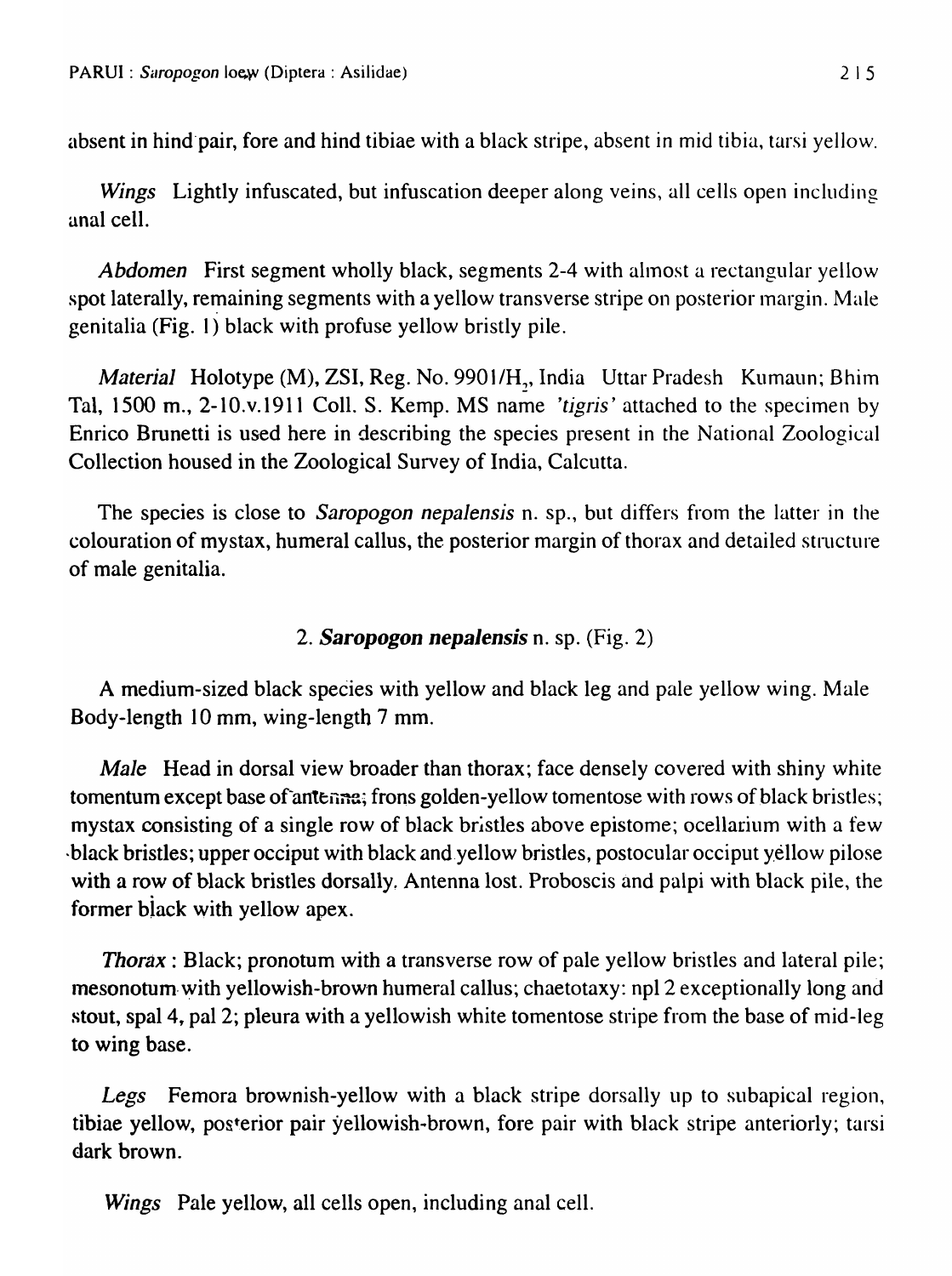Abdomen Uniformly black, clothing pile pale yellow. Male genitalia (Fig. 2) black with black bristles.

*Material* **Holotype** (M) (lacking antennae), ZSI Reg. No. 9900/H<sub>2</sub>, Nepal Tarai : Kumdhik, 22.iii.1908, Coll. Mus. Coll. The species was named by E. Brunetti and kept in the ZSI type collection without describing it. I take the opportunity to describe it in the same name. Deposited in the ZSI collection.

The species. resembles *Saropogon tigris* n. sp. but can be separated on characters as mentioned above.

## *3. Saropogon londti* n. sp.

A medium-sized yellowish-brown and black species with distinct black colour pattern on scutum, yellow legs and wings. Male Body-length 9-10 mm, wing length 7-8 mm. Female Body-length 9-10 mm., wing 7-8 mm.

*Male*: Head as broad as thorax in dorsal view, black, yellowish-white tomentum covering a little away from the base of antenna to epistome; mystax pale yellow; frons from base of antenna to eye margin with sparse black pile; upper occiput with a pair of stout bristles on each side; postocular occiput bearing a row of weak, curved black bristles. Antenna black with black pile and bristles, proportional length of segments 1:0.4:2.6.

*Thorax* Yellowish-brown; pronotum with black pile and bristles; scutum with a black patch, gradually broadening to wing level followed by gradual narrowing, vestigure pale yellow; scutellum yellowish-brown with pale yellow pile laterally, border with a pair of black bristles and pale yellow pile; pleura bare.

*Legs* Yellow with dark brown tarsal segments; femora free from bristles, sparsely pilose; fore tibiae with a row of dorsal and a row of ventral bristles; mid tibia with a row of anterodorsal and a row of ventral bristles; hind tibiae with a row of dorsal, a row of anteroventral and a row of posteroventral bristles; basitarsi paler than remaining segments.

Wing greyish, distal half with full of microtrichia.

*Abdomen* Black and yellowish-brown, tergites 1-6 black, remaining tergites pale yellow. Male genitalia (Fig 3) yellowish-brown. with profuse yellow pile.

*Material* Holotype (M), India: Kerala Nilgiri Hills Naduvatum, v. 1958 , Coll. P.S. Nathan. Paratypes (M), Kerala Nilgiri Hills: Cherangode, 1665 m., v. 1950, Coll. P.S. Nathan; 15 (M), 6(F), details as in holotype. Holotype and 17 paratypes deposited in Smithsonian Institution, Washington, 4 paratypes in ZSI collection and 1 in Natal Museum.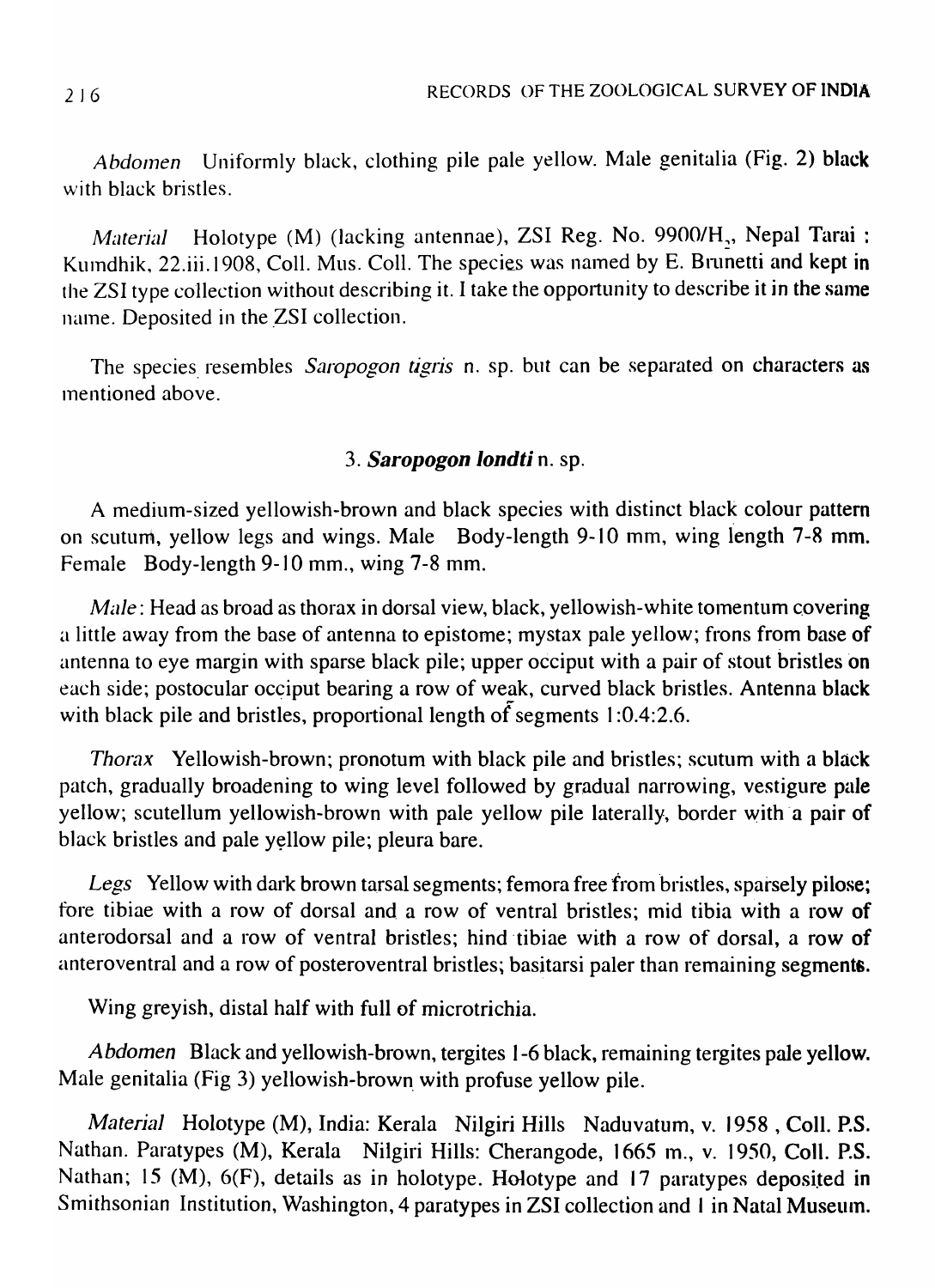





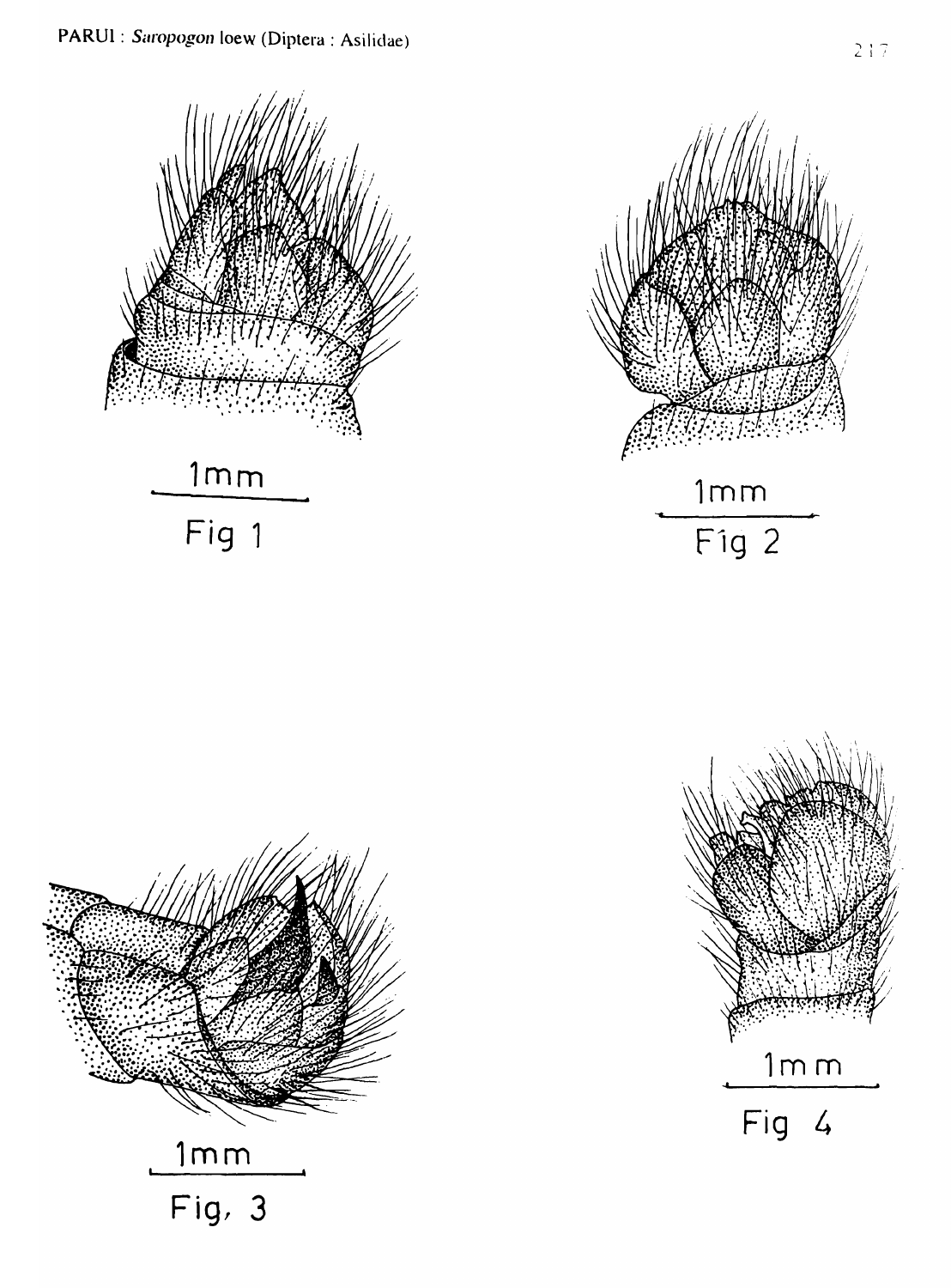The species differs from all other known Indian species i.e. S. hulli Joseph and Parui ( 19R I), S. *tigris* n. sp. and S. *IneghaJayensis* n. sp. in the black colour markings of thorax and detailed structures of male genitala. The shape of the antennal microsegment of this species differs from that in any other Indian species except *meghalayensis* n. sp. and the Nepalese species too. The species together with *meghalayensis* however, placed in this genus on the basis of other relevant characteristics.

#### *4. Saropogon meghaJayensis* n. sp.

A medium-sized yellow and black species with distinct black scutal markings, yellow leg and lightly infuscated wing. Male Body-length 9 mm, wing-length 8 mm.

*Male* Head shiny black except for yellow from below antenna to epistome, yellow tomentum also covering back of head except postvertical region; mystax pale yellow; ocellarium free from bristles; upper occiput with a single bristle and a few pale yellow pile on each side; postocular occiput with a row of pale yellow pile. Antennal scape and pedicel yellowish-brown, first flagellomere dark brown, proportional length of segments 1:0.6:3.4.

*Thorax* Yellow with black markings; pronotum with a dorsal rectangular black spot and bristles and pile;scutum with an eliptical black Spot lateral to humeral callus and a pair of slightly curved stripes in the middle almost reaching the base of scutellum; chaetotaxy: npl 2, dc 2, spal 4, pal I., scutellum yellow with a pair of marginal bristles. Pleura yellow with brown infuscation on sternoploeuron; supraspiracular convexity with a row of long, pale yellow bristles.

*Legs* Yellow; hind tibiae a little darker, bristles and pile concolourous with legs.

*Wings* Greyish, basal cells and the discal cell almost bare of microtrichia.

Abdomen Brownish-yellow with black markings on each segment, tergites 1-4 with rectangular black marks, remaining tergites black. Male genitalia (Fig. 4) with yellow pile.

*Material: Holotype (M), India Meghalaya Nongpoh forest 25-28 iv. 1980. Coll. Amnon* Friedberg. Deposited in the Smithsonian Institution, Washington.

The species resembles *Saropogon* hulli Joseph and Parui but differs in the colour pattern of thorax and with detailed structures of male genitalia.

### ACKNOWLEDGEMENTS

I am indebted to Dr. A. K. Ghosh, Former Director, Zoological Survey of India, Calcutta, for permission accorded to study the material and for his keen interest in this study and to' Dr. M. Datta, Scientist-SE of this department for his constant encouragement and various helps.